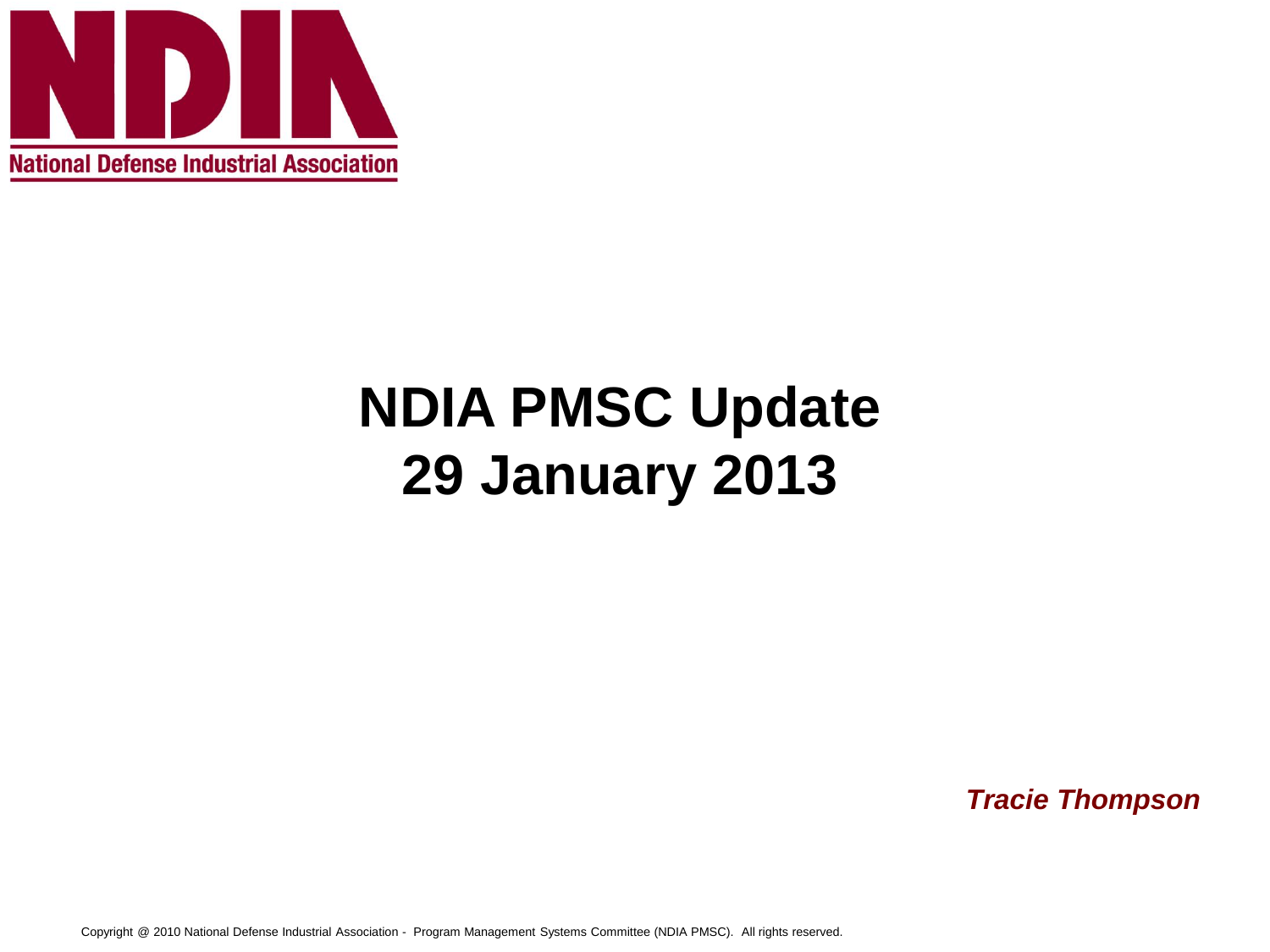#### **Topics**

- 2013 PMSC Objectives and Actions Review
- Working Group Review
- Government Documentation Update
- Current Environment Highlight of Special Interest Areas
	- Business System Rule
	- **≻Stop Work Order**
	- New DCMA CAR Process

## • Summary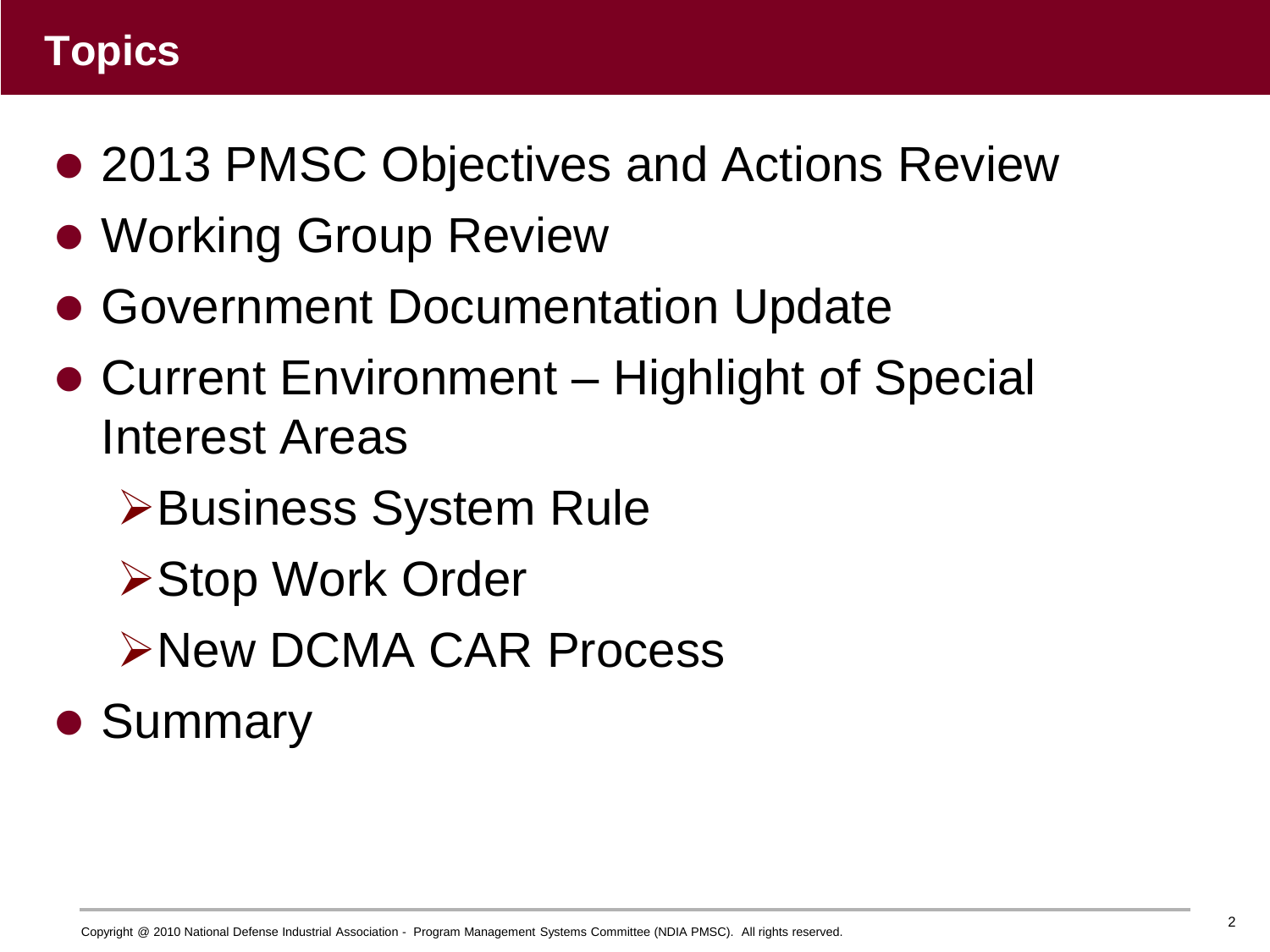#### NDIA PMSC 2013 Operating Documents



We'll vote today on a Charter Update

3

Copyright @ 2010 National Defense Industrial Association - Program Management Systems Committee (NDIA PMSC). All rights reserved.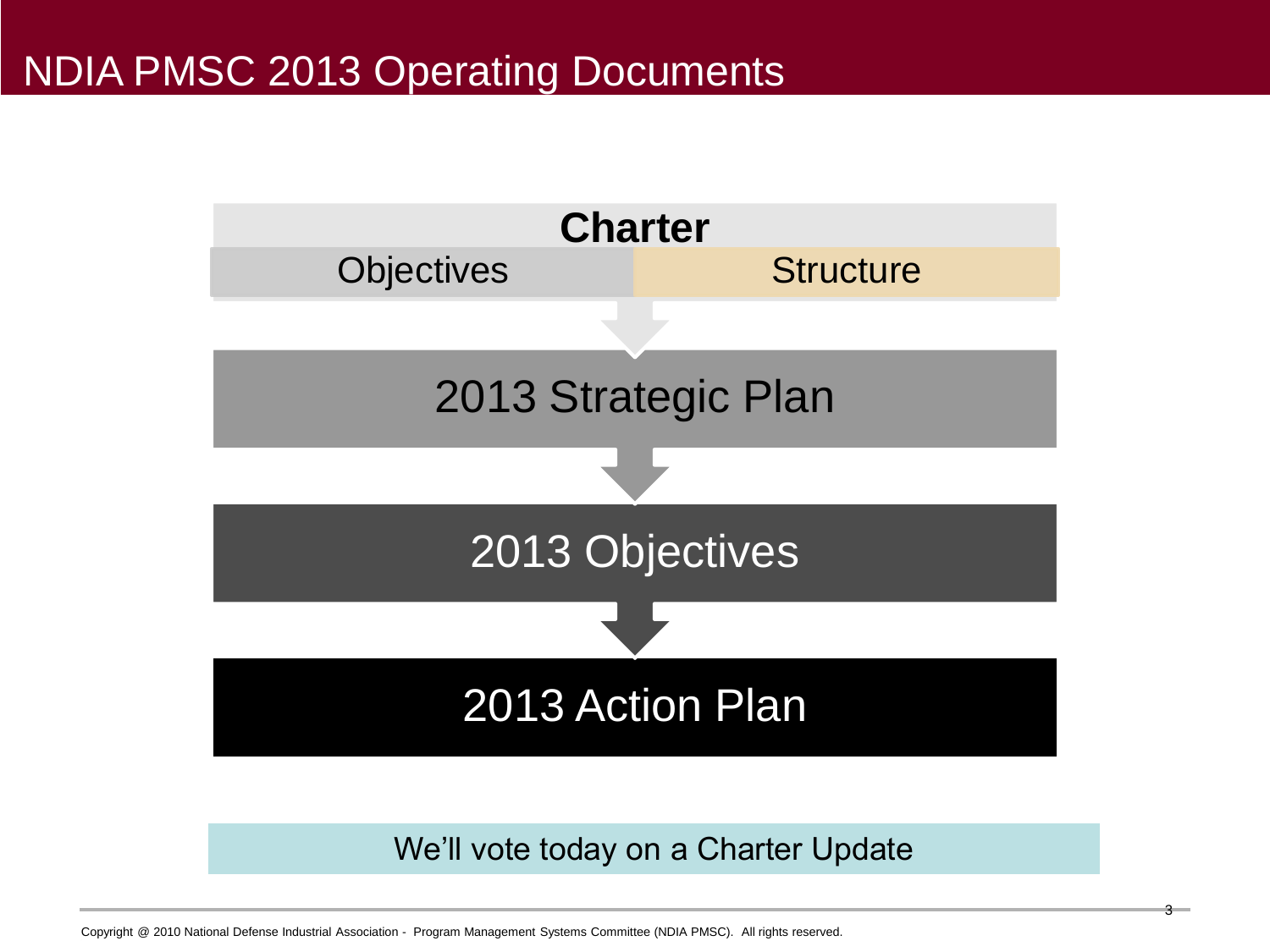Serve as an effective vehicle for exchange of views/ information between government and industry on Integrated PM (IPM) processes and Earned Value Management (EVM)

Foster understanding and effective relationships between government and industry regarding the development, documentation and maintenance of IPM processes

Provide government with industry perspectives on policies, practices, needs, issues within PMSC purview

Safeguard NDIA interests by carrying out policies/aims/ purposes as identified in Procurement Division and PMSC Charters and NDIA By-Laws

#### **Program Management Systems Committee Streamlined Strategic Plan**

Copyright @ 2010 National Defense Industrial Association - Program Management Systems Committee (NDIA PMSC). All rights reserved.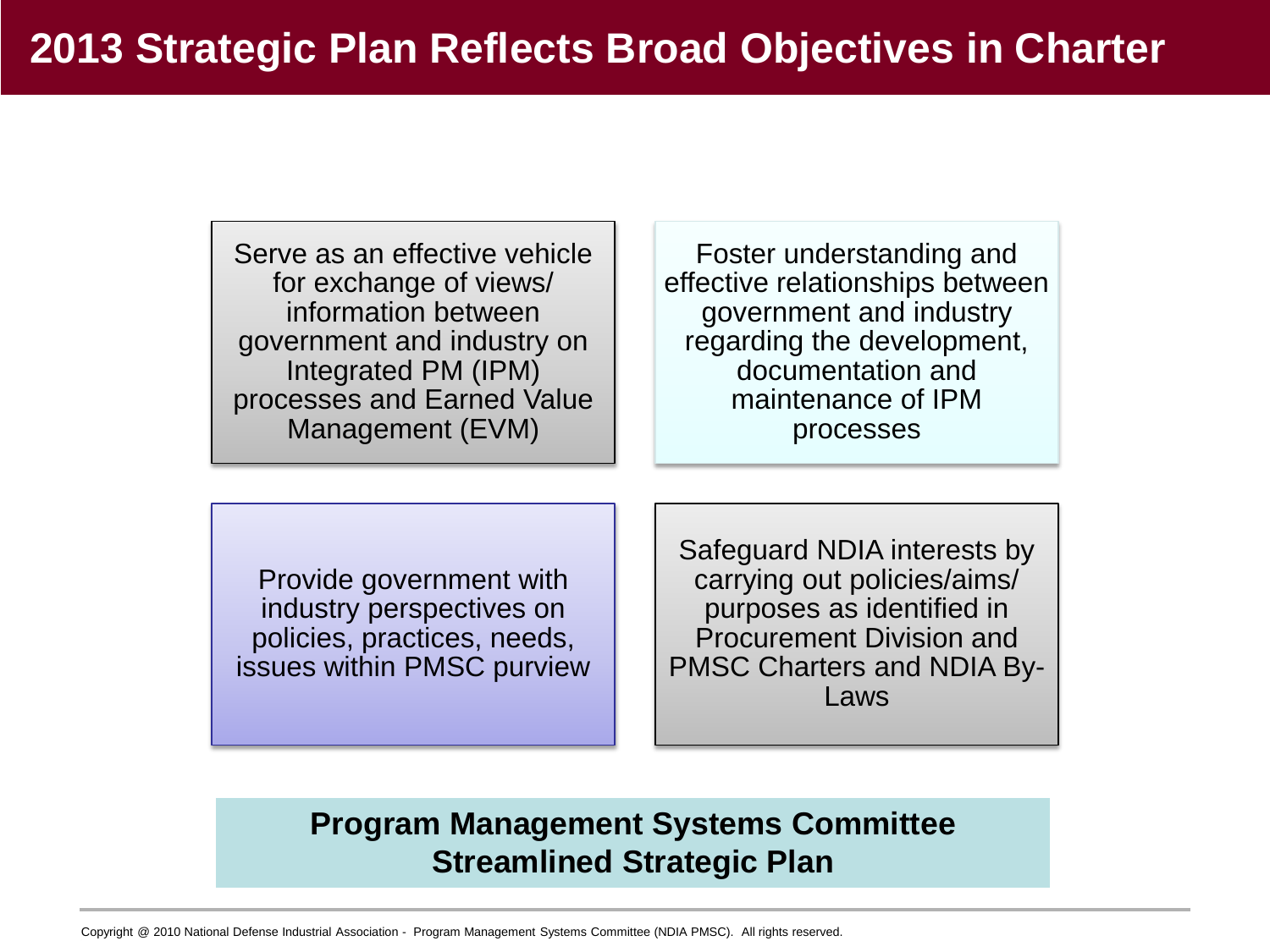### **Objectives with Actions**

- 14 Objectives Identified with associated actions and point of contact
- Objectives and Actions tied to Strategic Plan and NDIA **Objectives**
- Objectives and actions align with NDIA objectives and reflect current environment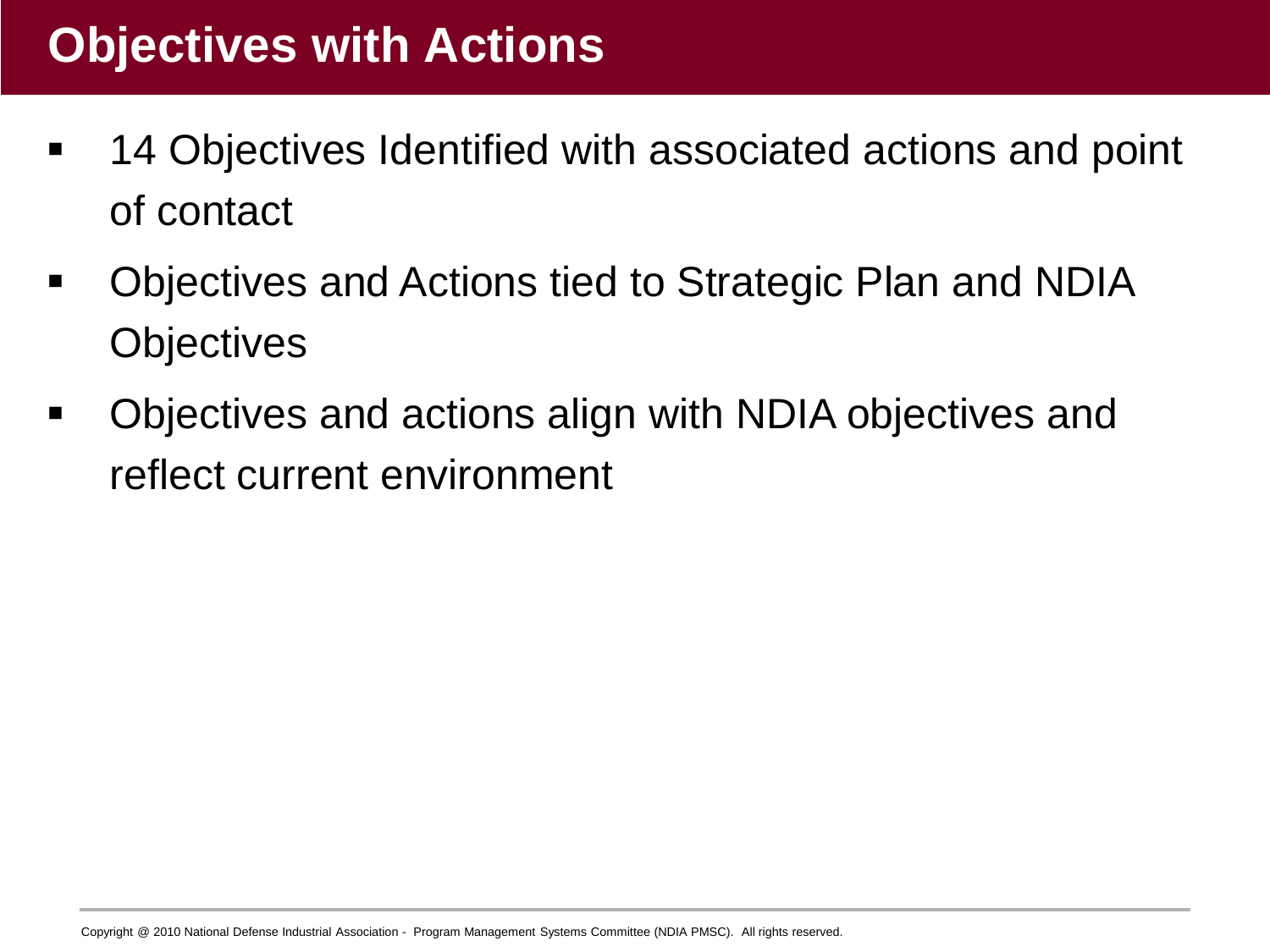### **2013 Objectives and Actions**

| Item#          | 2013 Objectives                                                                                                                                                                                                                                                                                               | 2013 Action Plan                                                                                                                                                                                         |
|----------------|---------------------------------------------------------------------------------------------------------------------------------------------------------------------------------------------------------------------------------------------------------------------------------------------------------------|----------------------------------------------------------------------------------------------------------------------------------------------------------------------------------------------------------|
| 1              | Support the OSD office of Performance<br><b>Assessment and Root Cause Analysis</b><br>(PARCA) in the resolution of issues with<br>industry and DOD components. Work with<br>OSD/PARCA to find areas of consensus to<br>improve the working relationship and<br>communication between DOD EVMS<br>stakeholders | 1. PMSC Clearinghouse process<br>2. PARCA issue resolution process<br>3. Conduct PARCA/PMSC<br>collaboration meeting<br>4. Respond to PARCA EVM policy<br>documents<br>5. Set up Sustainment/Services WG |
| $\overline{2}$ | Collaborate on the resolution of disparate<br><b>EVM documentation emanating from</b><br>multiple sources. Initiate an effort to<br>streamline, consolidate, and strengthen<br><b>EVMS</b> guidance for use across industry and<br>the government.                                                            | $ 1.$ CAIWG WG works this issue<br>within their community<br>2. Work with DCMA, PARCA and<br>buying commands to drive<br>consistent guidance                                                             |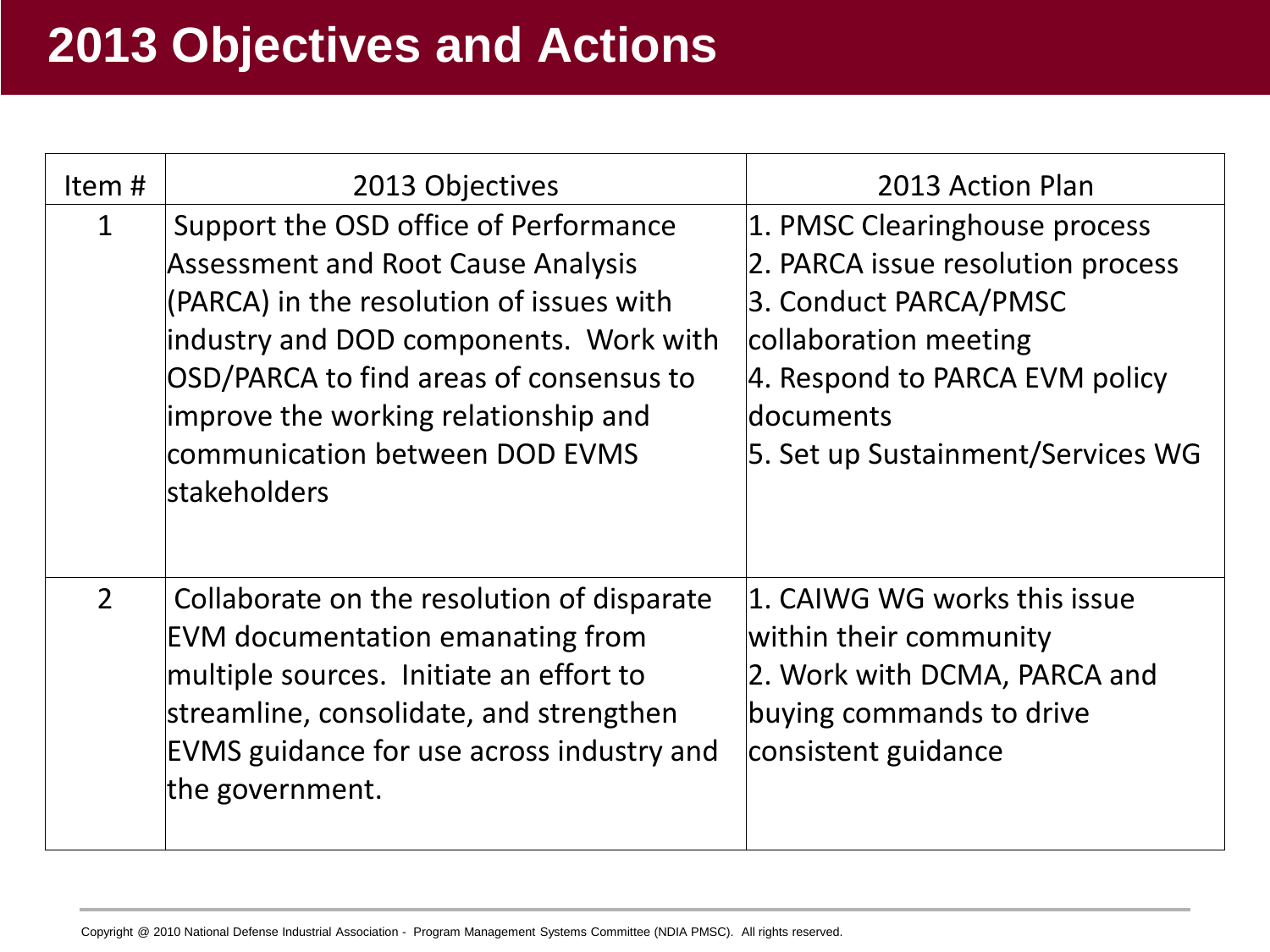| Item# | 2013 Objectives                                                                                                        | 2013 Action Plan                                                                                                                                                                                                                                                                                                |
|-------|------------------------------------------------------------------------------------------------------------------------|-----------------------------------------------------------------------------------------------------------------------------------------------------------------------------------------------------------------------------------------------------------------------------------------------------------------|
| 3     | Balance the operational approach of the<br>DCMA EVM Hubs with the realities of the<br>current contracting environment. | 1. Continue DCMA/PMSC<br>collaboration meetings.<br>2. Distribute surveys on industry day<br>meetings on best practices for a<br>variety of topics in order to identify<br>consistencies/inconsistencies in EVM<br>practice.<br>3. Establish meetings (face to face<br>and/or telecons) with DCMA<br>leadership |
| 4     | Clarify that EVMS is a management process<br>supporting program management and<br>owned by individual companies        | 1. PMSC Committee meetings,<br>especially panel discussions                                                                                                                                                                                                                                                     |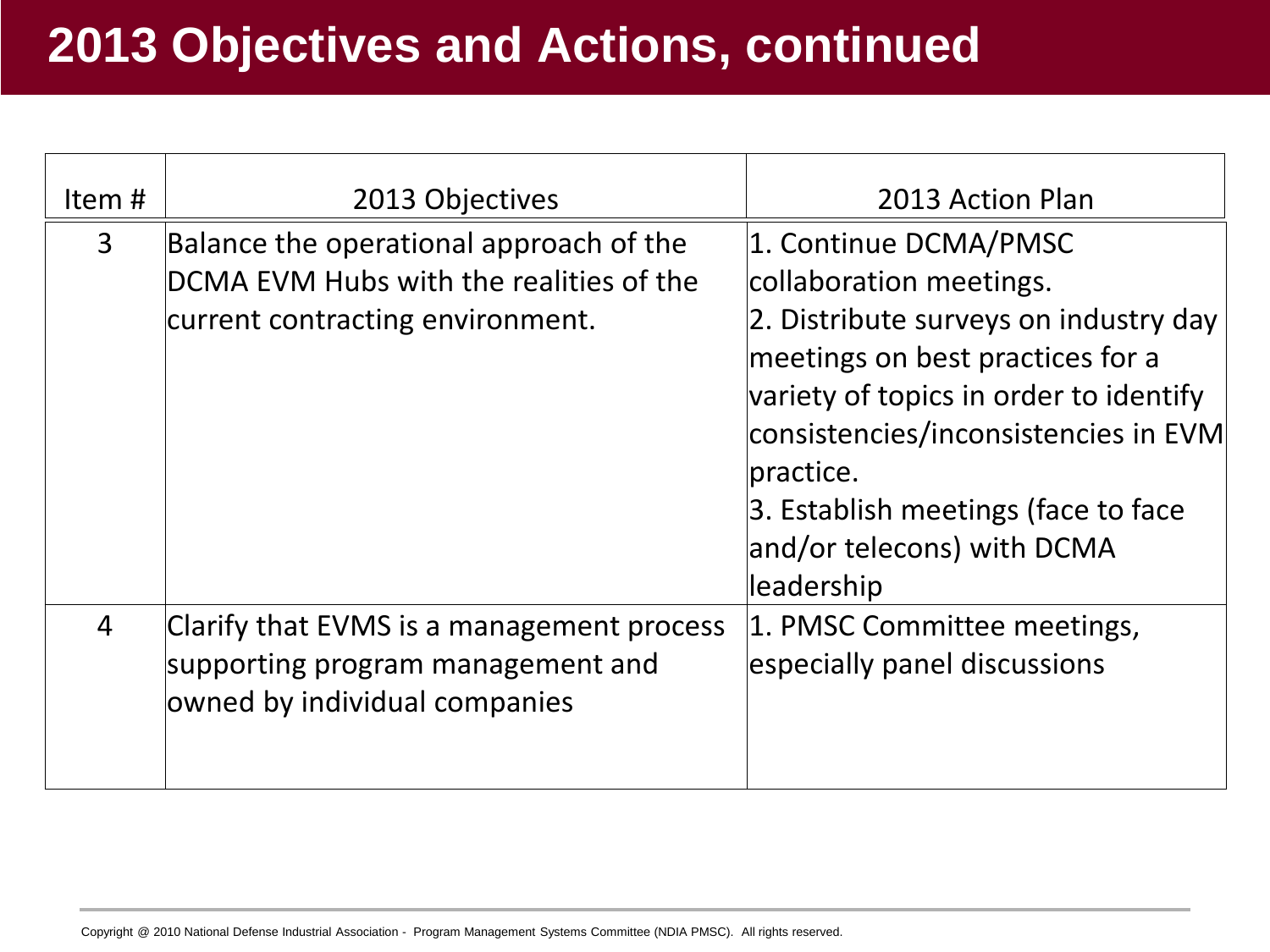| Item#          | 2013 Objectives                                                                                                                                                            | 2013 Action Plan                                                                                                                        |
|----------------|----------------------------------------------------------------------------------------------------------------------------------------------------------------------------|-----------------------------------------------------------------------------------------------------------------------------------------|
| $5^{\circ}$    | Engage at all levels of DOD and industry to<br>jointly improve the use of EVM by Program<br>Managers and support revitalized EVMS<br>training and certification processes. | 1. Support PARCA initiatives to<br>improve DOD PM training via DAU<br>2. Support CPM training at major<br>conferences (EVM World & IPM) |
| 6              | Encourage more focus on the Integrated<br>Baseline Review (IBR) process, including pre-<br>award IBRs                                                                      | $ 1.$ Update IBR guide<br>2. Contracts WG to discuss<br>application of FAR clause<br>encouraging pre-award IBRs                         |
| $\overline{7}$ | Recommend and encourage reciprocity of<br>EVMS acceptance amongst all government<br>agencies                                                                               | 1. Continue discussions at CAIWG                                                                                                        |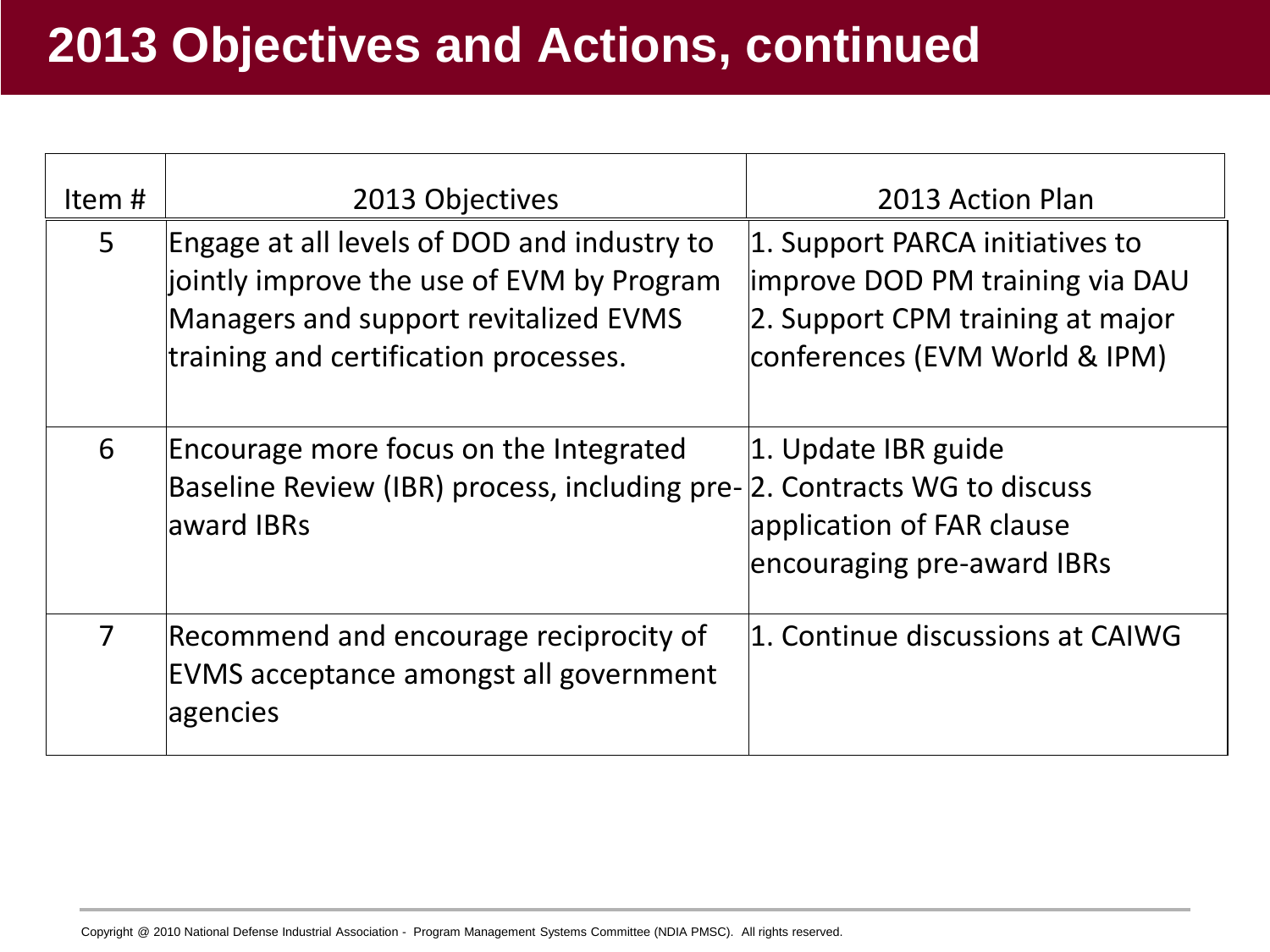| Item# | 2013 Objectives                                               | 2013 Action Plan                                                                                                                                                                                                                |
|-------|---------------------------------------------------------------|---------------------------------------------------------------------------------------------------------------------------------------------------------------------------------------------------------------------------------|
| 8     | Implementation of the IPMR DID by the<br>industry as intended | $ 1$ . Establish a community of practice<br>specfically for the IPMR<br>implementation, set up a LinkedIn<br>group for IPMR<br>2. Support the update of the IPMR<br>guide<br>3. Ensure PARCA participation in<br>PMSC meetings. |
| 9     | Promote awareness of the PMSC and the<br><b>PMSC website</b>  | 1. Update and streamline website<br>2. Discuss changed/new content at<br><b>PMSC meetings</b><br>3. Develop press releases for NDIA<br>magazine to promote the PMSC                                                             |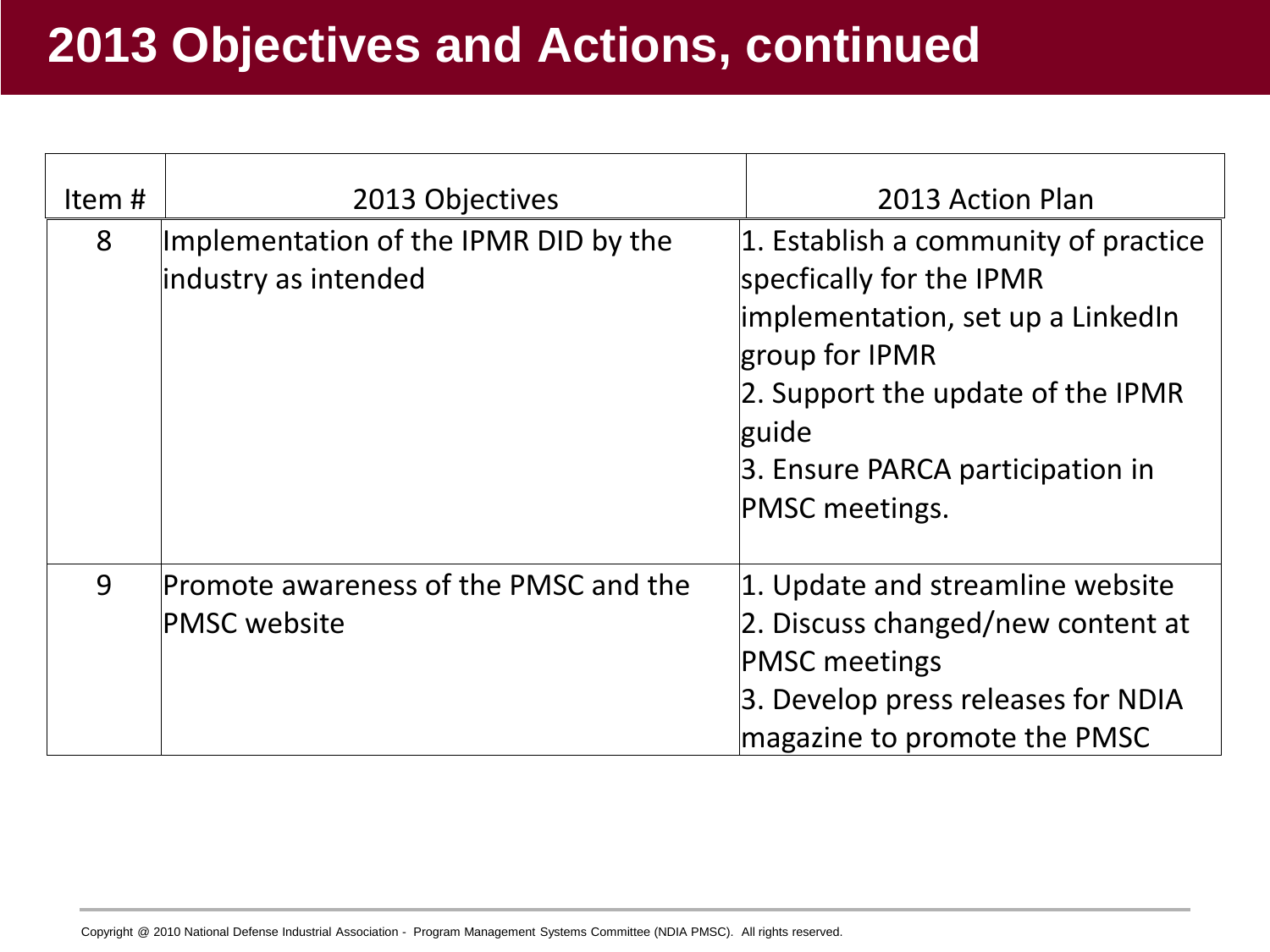| Item# | 2013 Objectives                    | 2013 Action Plan                                                                                                                                                                                                                                                                                                                                                                                                                                                                                                                                                                                                                                                                                       |
|-------|------------------------------------|--------------------------------------------------------------------------------------------------------------------------------------------------------------------------------------------------------------------------------------------------------------------------------------------------------------------------------------------------------------------------------------------------------------------------------------------------------------------------------------------------------------------------------------------------------------------------------------------------------------------------------------------------------------------------------------------------------|
| 10    | <b>Clearinghouse Working Group</b> | 1. Continue the meetings of a diverse<br>Clearinghouse Working Group of industry<br>professionals.<br>2. Enhance, as required, the ground rules for<br>interactions within the working group.<br>3. Enhance, as required, the request process,<br>fact gathering forms, web access, searchable<br>databases for status of resolution through<br>publishing of final results.<br>4. In each new case for 2013, document facts<br>of the case, industry position and<br>recommendations, from the working group<br>to present to NDIA PMSC BOD.<br>5. In each new case for 2013, take action, as<br>approved by PMSC NDIA BOD, and publish<br>resolution to the webpage for all NDIA PMSC<br>membership. |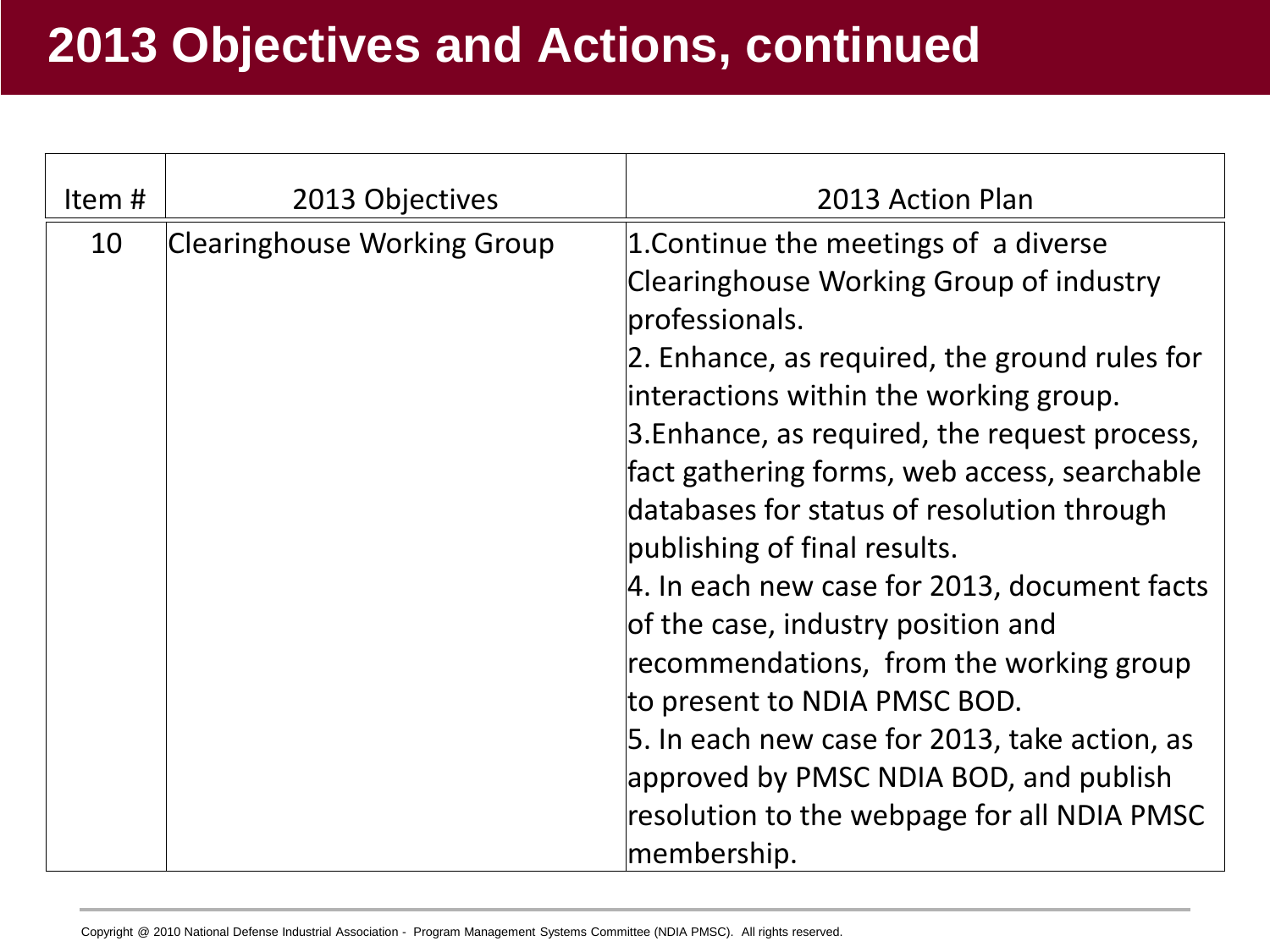| Item# | 2013 Objectives                    | 2013 Action Plan                                                                                                                                                                                                                |  |
|-------|------------------------------------|---------------------------------------------------------------------------------------------------------------------------------------------------------------------------------------------------------------------------------|--|
| 11    | <b>Production EV Working Group</b> | Complete initial review of DCMA X-<br>1.<br>reference Checklist<br>Adjudicate WG Initial Assessment<br>Review WG Output with PMSC<br>Β.<br>Brainstorm best method for<br>I4.<br>communicating results                           |  |
| 12    | <b>Contracts Working Group</b>     | 1. Continue to evaluate and formulate<br>opinions and potentially direction on various<br>contract issues relating to EVM such as data<br>retention, EV application on contracts, stop<br>work issues and various other topics. |  |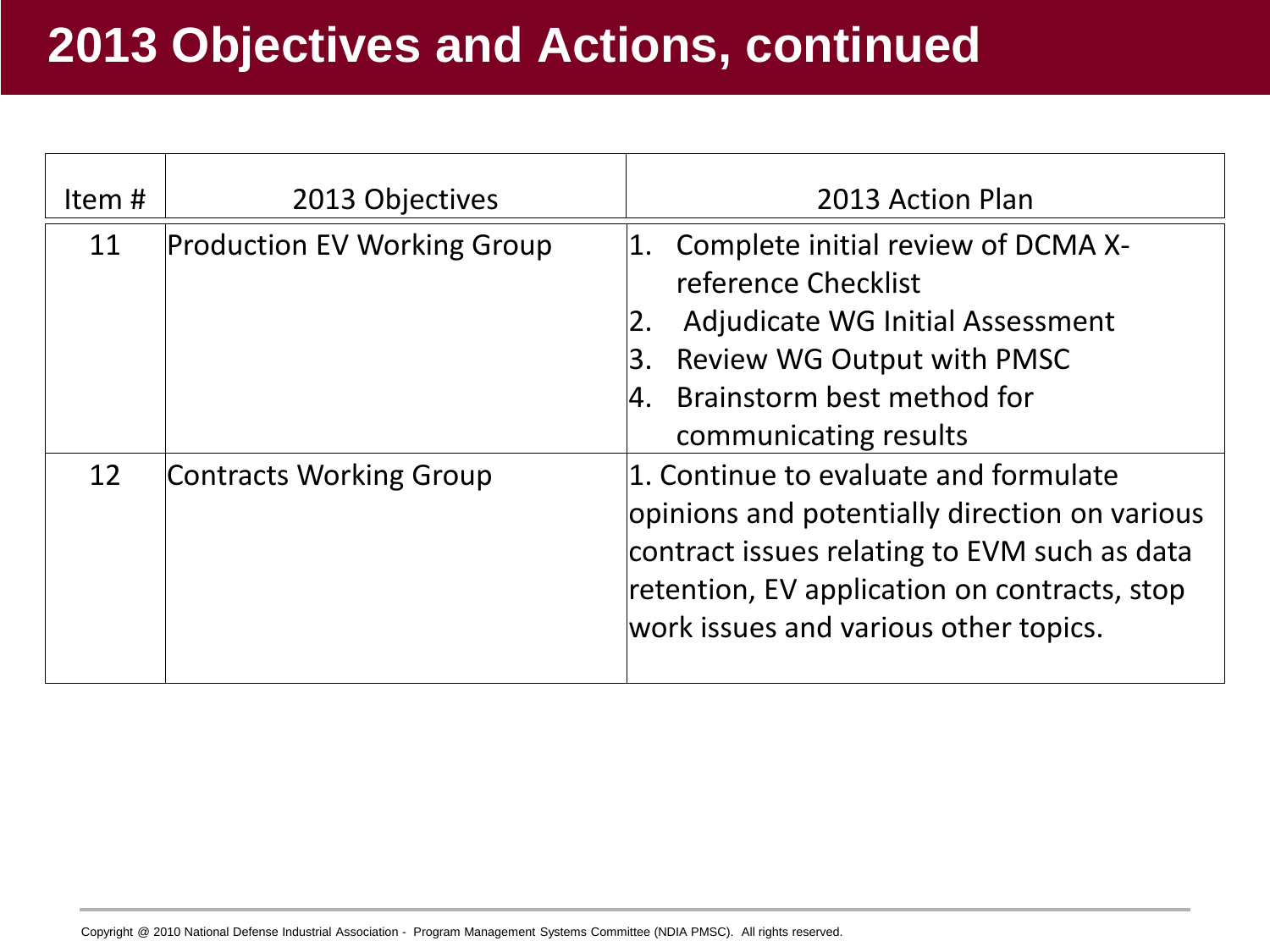| Item# | 2013 Objectives                          | 2013 Action Plan                                                                                                                                                                                                                                                                                                                                                                                                        |
|-------|------------------------------------------|-------------------------------------------------------------------------------------------------------------------------------------------------------------------------------------------------------------------------------------------------------------------------------------------------------------------------------------------------------------------------------------------------------------------------|
| 13    | Planning and Scheduling Working<br>Group | Work with PARCA, GAO and other groups<br> 1. <br>as it pertains to Planning and Scheduling<br>topics to ensure consistency and<br>applicability.<br>Maintain the PASEG.<br> 2.<br>Support continued advancements in<br>3.<br>planning and scheduling theory, practice<br>and implementation.<br>Explore best practices in integrating risk<br>4.<br>and opportunity management with<br>planning and scheduling process. |
| 14    | Service and Sustainment Working<br>Group | 1. This is a new (re-formed) WG that will<br>begin in 2013. 2013 action plan will be to<br>form the group, develop the charter for the<br>WG, and begin the process of addressing EV<br>lin a service and sustainment environment.                                                                                                                                                                                      |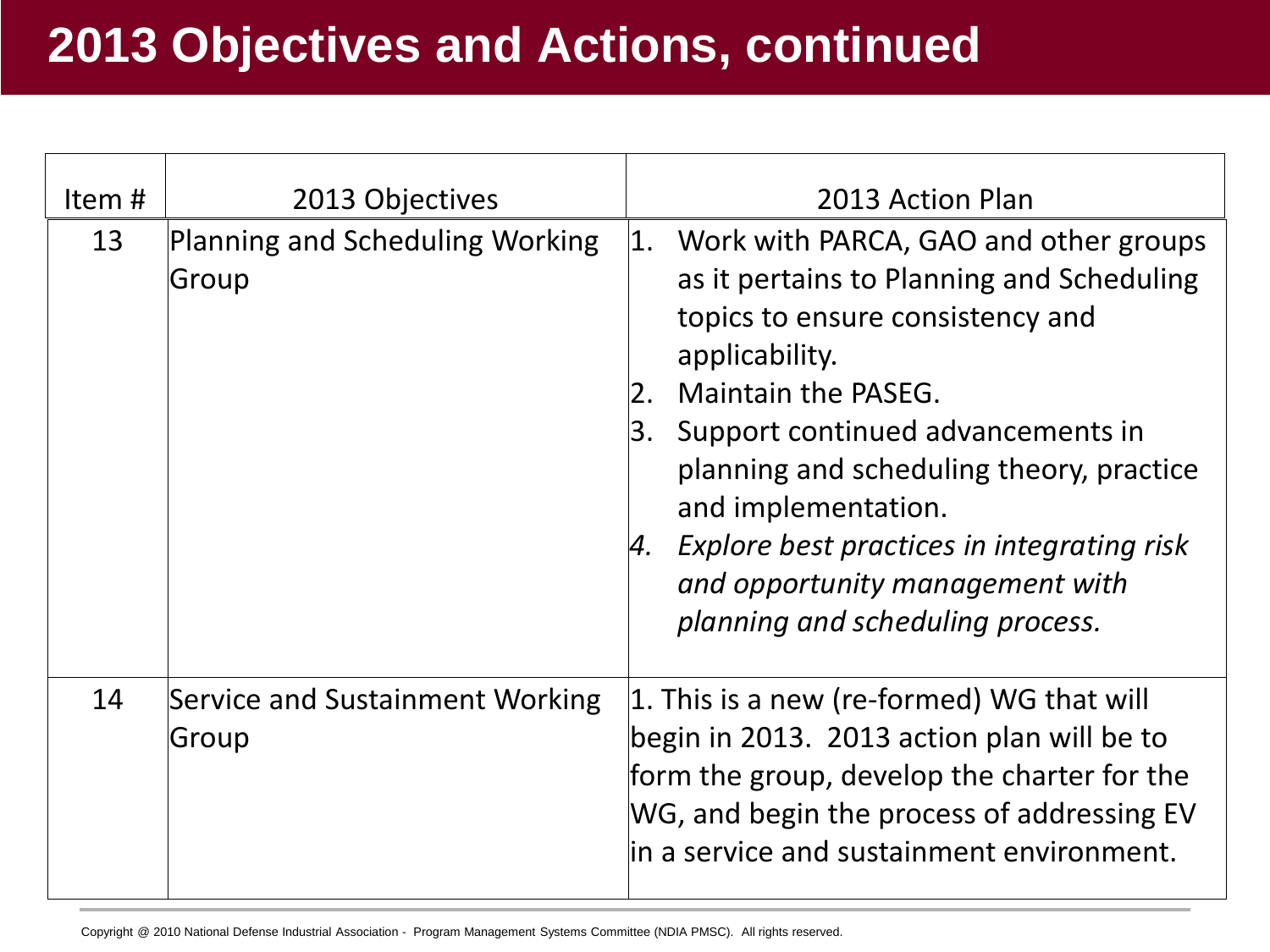#### **PMSC Working Groups**

| <b>Working Group</b>                              | Lead                                          | <b>Comments</b>                                                                                                              |
|---------------------------------------------------|-----------------------------------------------|------------------------------------------------------------------------------------------------------------------------------|
| Civilian Agency Industry<br>Working Group (CAIWG) | <b>Jerald Kerby</b><br><b>Tracie Thompson</b> | Leader Change                                                                                                                |
| Clearinghouse                                     | Kathryn Flanigan, Bev<br>Solomon              | In addition to formal<br>issues, this forum allows<br>industry members to<br>discuss concerns and<br>best practices          |
| Contracts                                         | <b>Nick Pisano</b>                            | Various issues including<br>Stop Work orders,<br><b>Business Systems Rule</b><br>impact on PBPs; CAS<br><b>Harmonization</b> |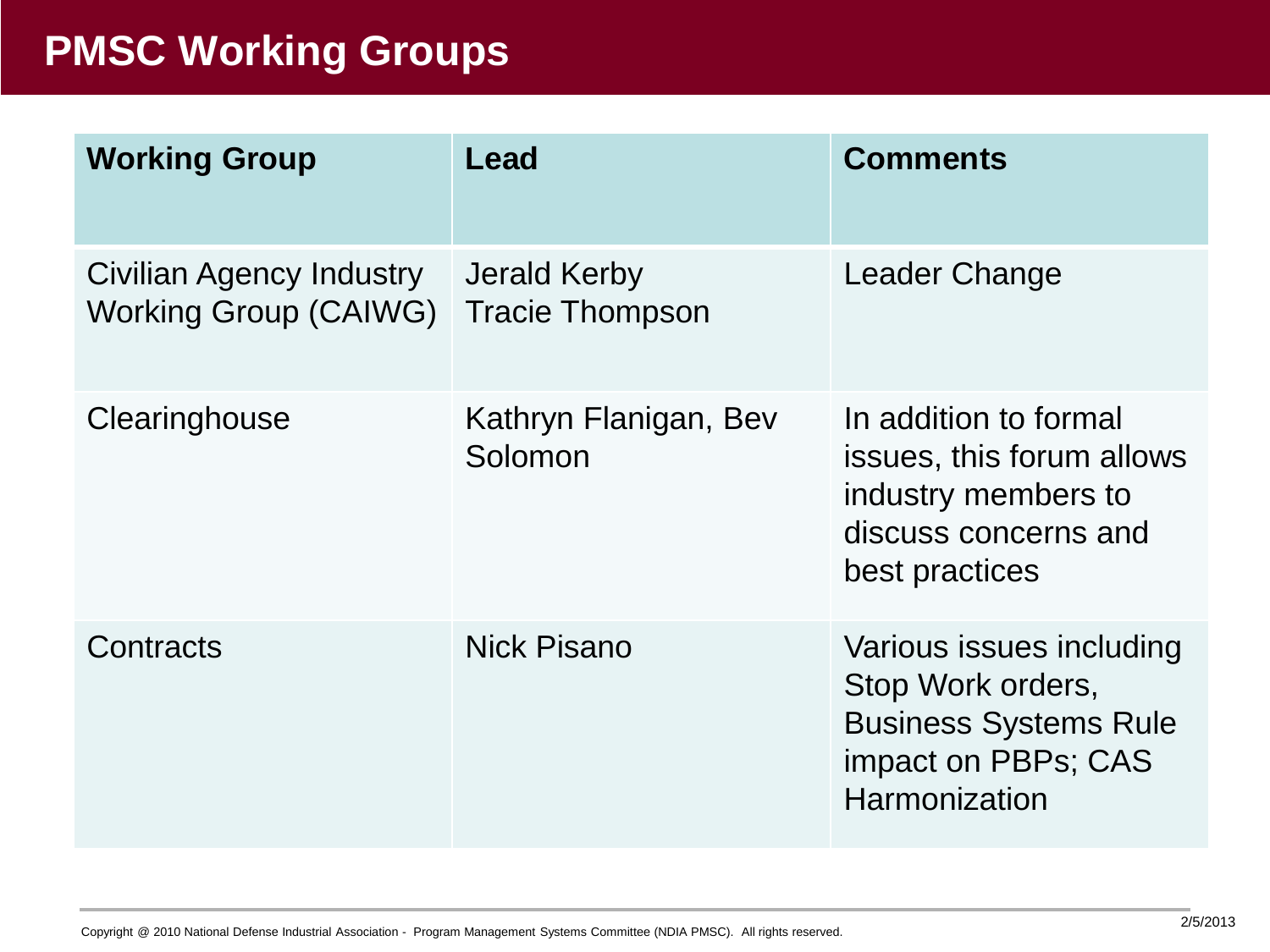#### **PMSC Working Groups, continued**

| <b>Working Group</b>                                                             | Lead                                                                             | <b>Comments</b>                                                                                                            |
|----------------------------------------------------------------------------------|----------------------------------------------------------------------------------|----------------------------------------------------------------------------------------------------------------------------|
| Guides                                                                           | Dan Butler, Joan Ugljesa                                                         | <b>ANSI Update, Intent</b><br><b>Guide Update, IBR</b><br>Guide Update in 2013                                             |
| <b>Planning And Scheduling</b><br>Sub Group: Risk &<br>Opportunity<br>Management | Carla Guilhuys/ Yancy<br>Qualls<br>R&O Sub Group Lead:<br><b>John Driessnack</b> | NEW! This group will<br>maintain the PASEG,<br>and comment on<br>Schedule related<br>documents; Charter to<br>be developed |
| Production                                                                       | <b>Scott Gring</b>                                                               | Actively reviewing and<br>responding to DCMA<br>questions related to<br><b>EVM</b> in a Production<br>environment          |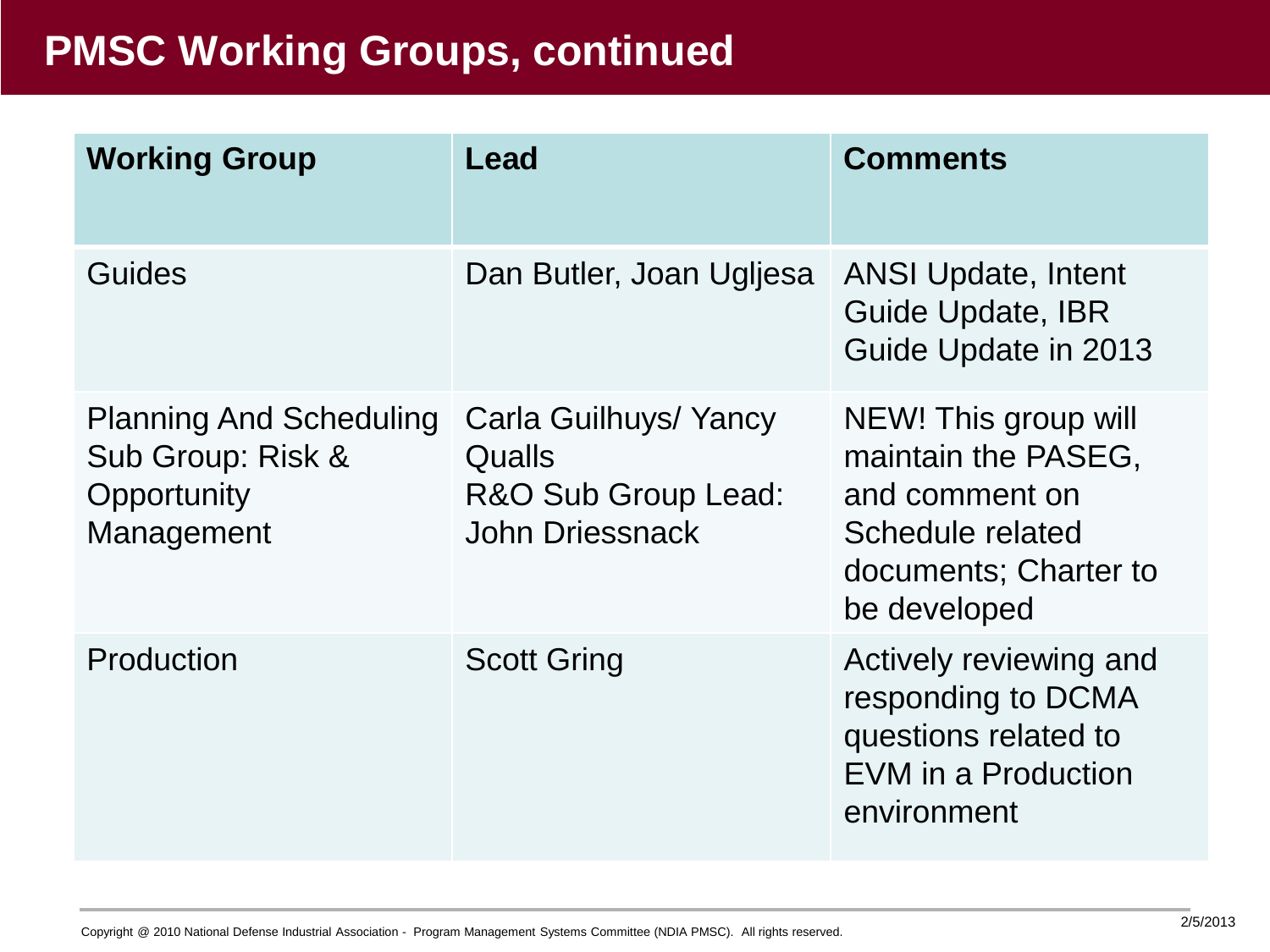#### **PMSC Working Groups, continued**

| <b>Working Group</b>                               | Lead               | <b>Comments</b>                                                                                                   |
|----------------------------------------------------|--------------------|-------------------------------------------------------------------------------------------------------------------|
| <b>Program Management</b><br>Outreach              | <b>Bill Altman</b> | <b>Working to obtain PDUs</b><br>for PMSC meetings;<br>Linked in Site with 200<br>members; new member<br>outreach |
| EV for Sustainment and<br><b>Service Contracts</b> | John Duval         | Developing guidance on<br>the use of EV on<br><b>Sustainment and Service</b><br>type contracts                    |
| <b>XML Working Group</b>                           | Joan Ugljesa       | Recent activity related to<br><b>IPMR DID</b>                                                                     |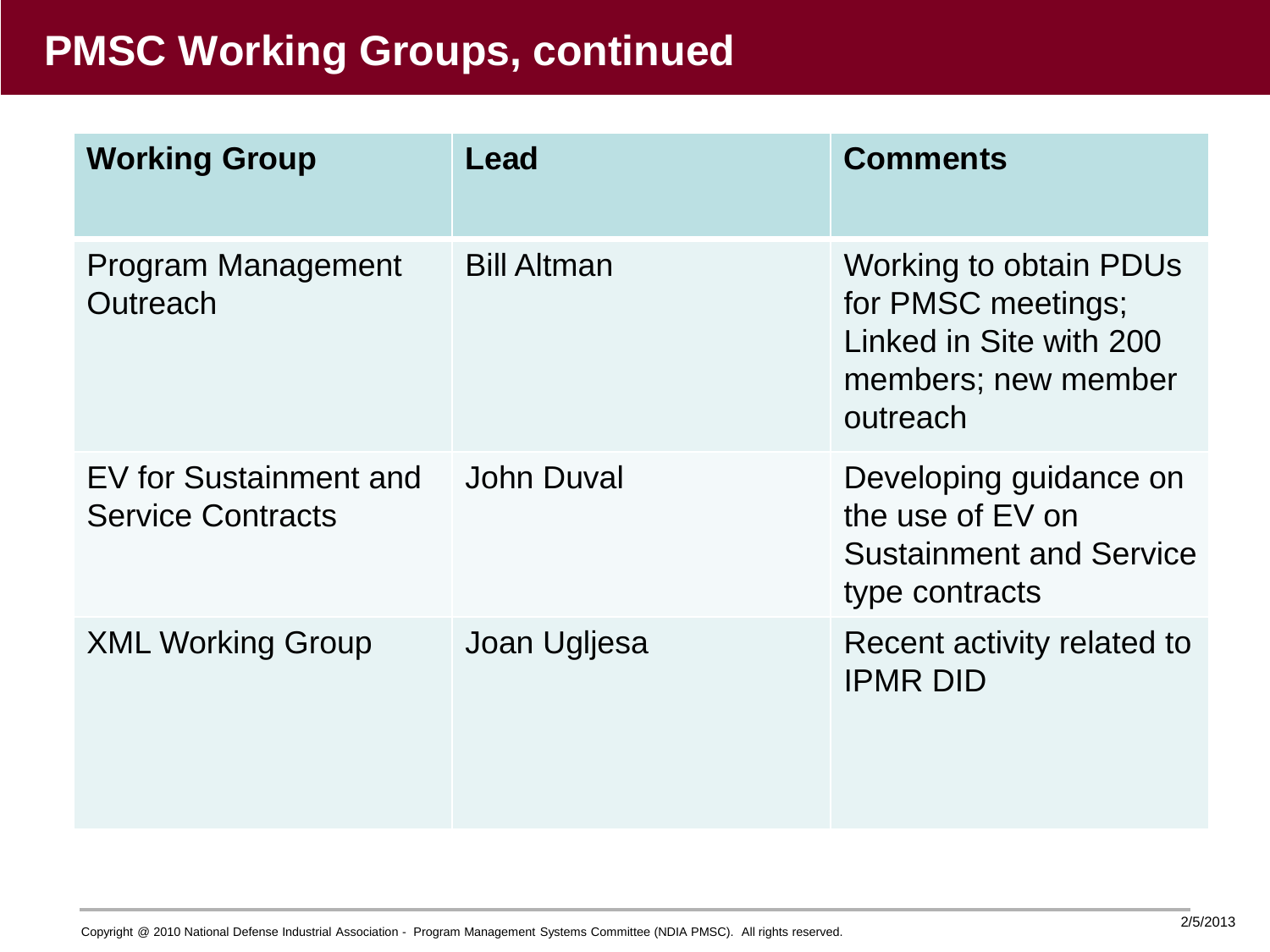

### Summary NDIA PMSC Clearing House Issue Process Flow



Copyright @ 2010 National Defense Industrial Association - Program Management Systems Committee (NDIA PMSC). All rights reserved.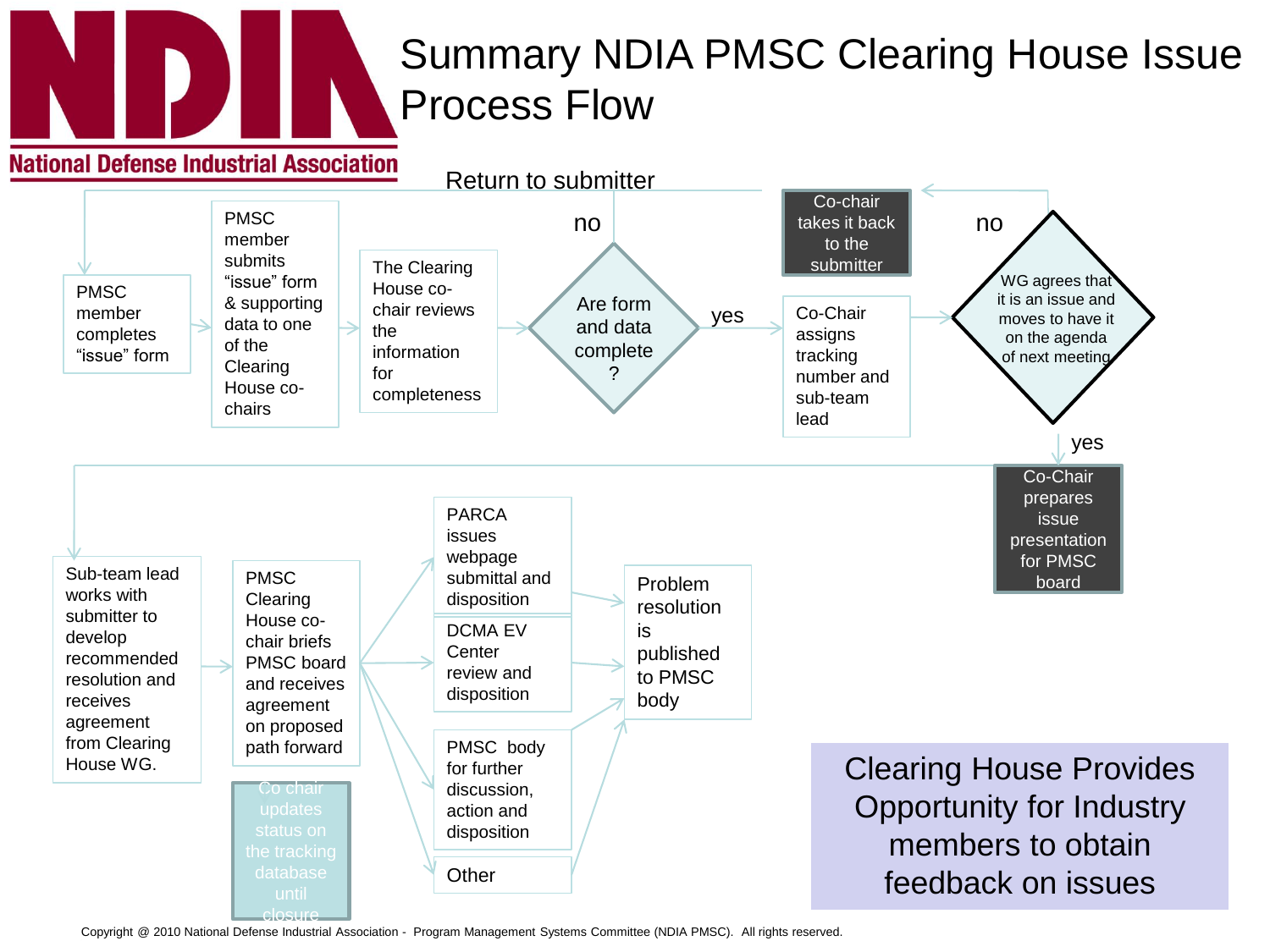- The Integrated Program Management Report (IPMR) Data Item Description was released 6/19/12 and is on the PARCA website
	- Combines the Contract Performance Report (CPR) and the Integrated Master Schedule (IMS)
	- $\triangleright$  Industry worked extensively with PARCA to provide comments, many of which were accepted
- IPMR Implementation Guide developed by PARCA
	- PMSC Coordinated and submitted comments to PARCA
	- Guide released on PARCA site 1/28/13
		- Incorporates industry schedule margin comments

<http://www.acq.osd.mil/evm/>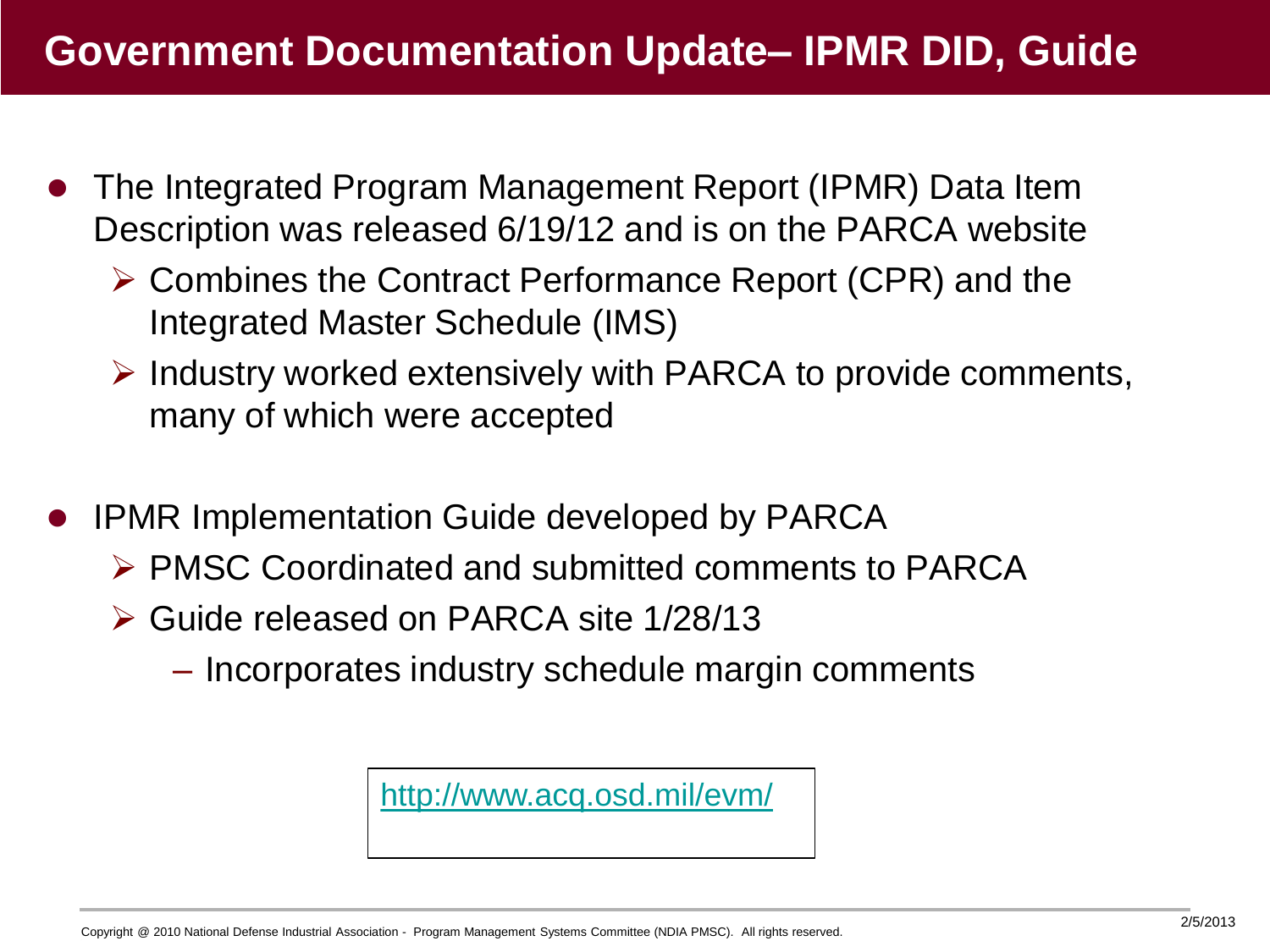- Over Target Baseline and Over Target Schedule Guide released by PARCA 12/5/12
	- $\triangleright$  PMSC provided comments to the updated Guide
	- Completely reorganized from 2003 Guide
	- **▶ New Steps/Process defined**
	- Updated OTB/OTS Guide on the PARCA website

OTB and OTS Guide on PARCA EVM Site: <http://www.acq.osd.mil/evm/resources/guidance-references.shtml>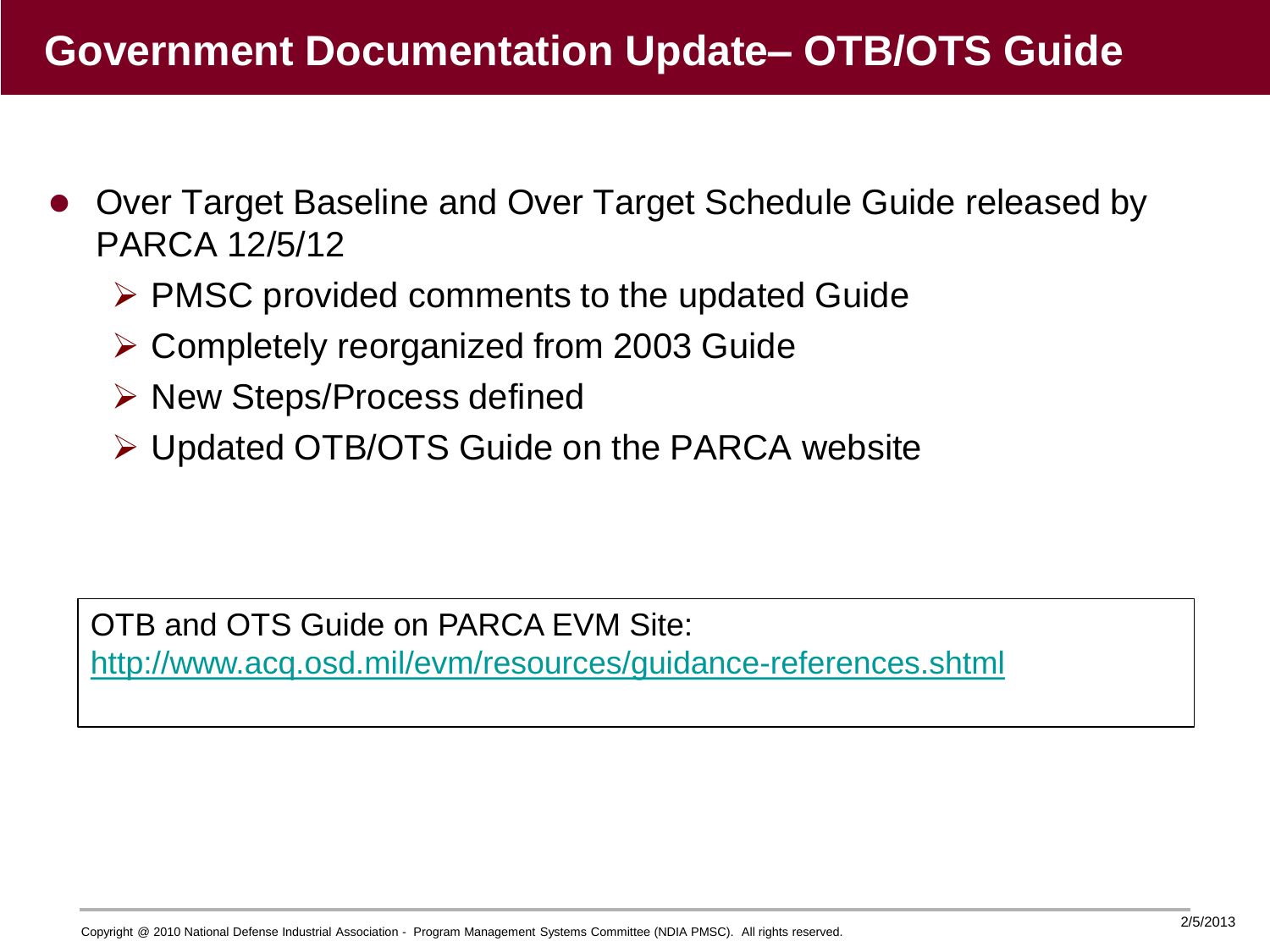- Final business systems DFAR Rule released identifies 6 business systems, including EVMS
	- DCMA is now implementing an "automatic" Deficiency Report tool that is based on perceptions of data integrity
	- $\triangleright$  Industry on April 19th has requested from DCMA the capability to utilize this tool and understand the check points – DCMA is still working this –Contract awarded to help develop this tool
	- $\triangleright$  Tool will be used to substantiate "significant deficiencies" that trigger EVMS System Disapproval and progress payment and other financing withholds
	- Questions remain from industry as to "materiality" of findings
	- Current Environment is heavily focused on data integrity, tool integration and compliance to strict interpretation of the EVMS guidelines
	- $\triangleright$  PMSC Continues to question inconsistencies in implementation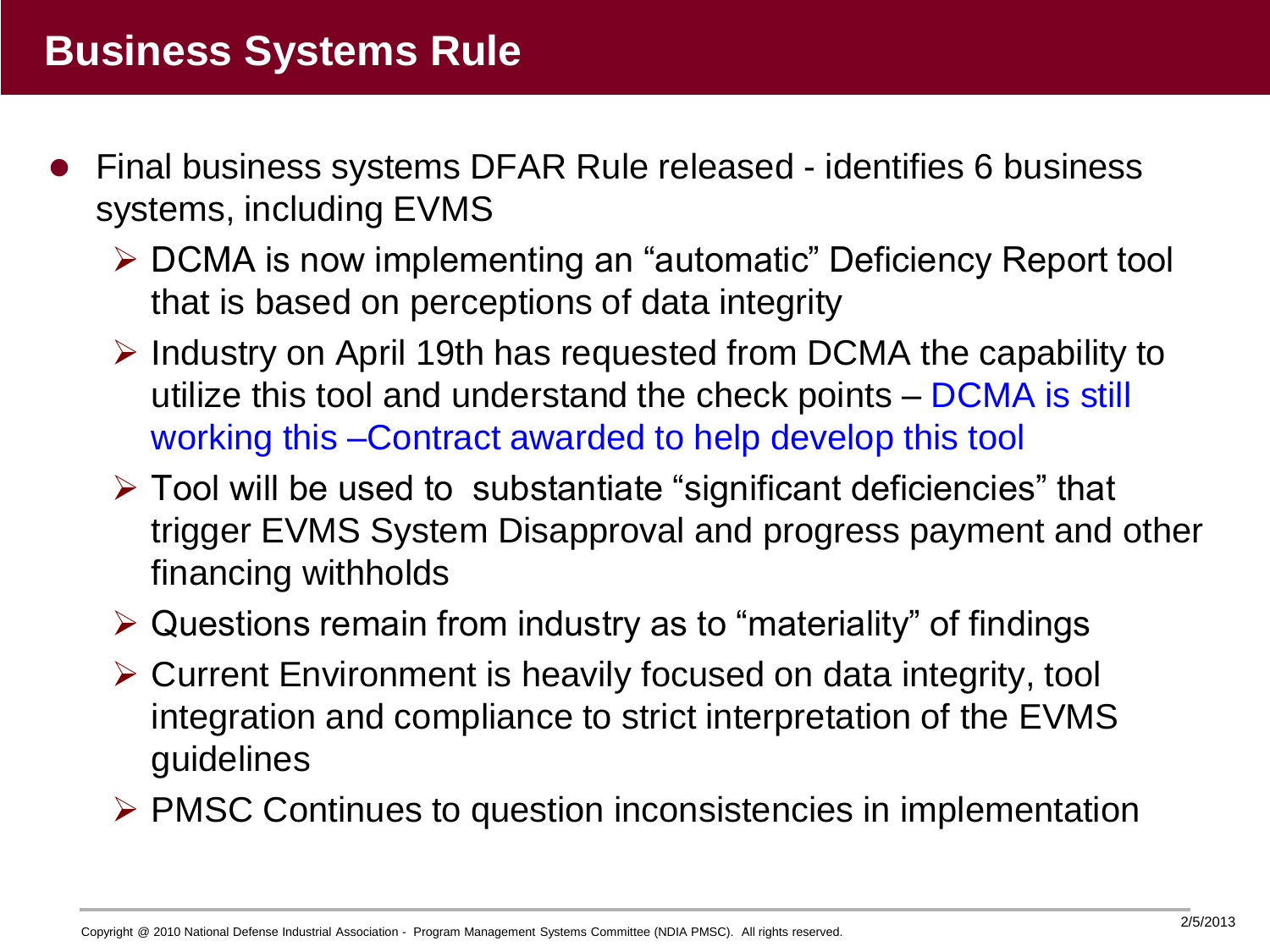#### **Current Environment - Stop Work Order (SWO)**

#### • Problem Statement

Awaiting Gov't Response

- Cost Type Contracts Not Always Properly Reflecting the Impact of a SWO on the Contract Target Cost (CTC) and resultant basis for Fee calculations
- $\triangleright$  There are no issues with Actual costs and associated payments calculations
- Tendency Is To Remove Actual Costs (or even Remaining Estimate) From the CTC Value Instead of Budgeted Values

### • Background

- Genesis: We Contract for Original Budget Units (e.g.: "A Program for Five Aircraft")
	- Problems Occur the First 2 Aircraft overrun cost significantly with a forecast for even more significant total cost overrun at completion
- ▶ Stop Work/ Delete Work Should ALSO be at the Original Budget Units (Each Original Budget Unit [Aircraft]Budgeted at \$ XM)
	- Should Remove 3 times \$ XM for the SWO on the 3 Remaining Aircraft
	- Attempting to Remove Actuals (\$ XM PLUS \$ YM) or Remaining Estimate (\$ YM) would make the resultant CTC Go Negative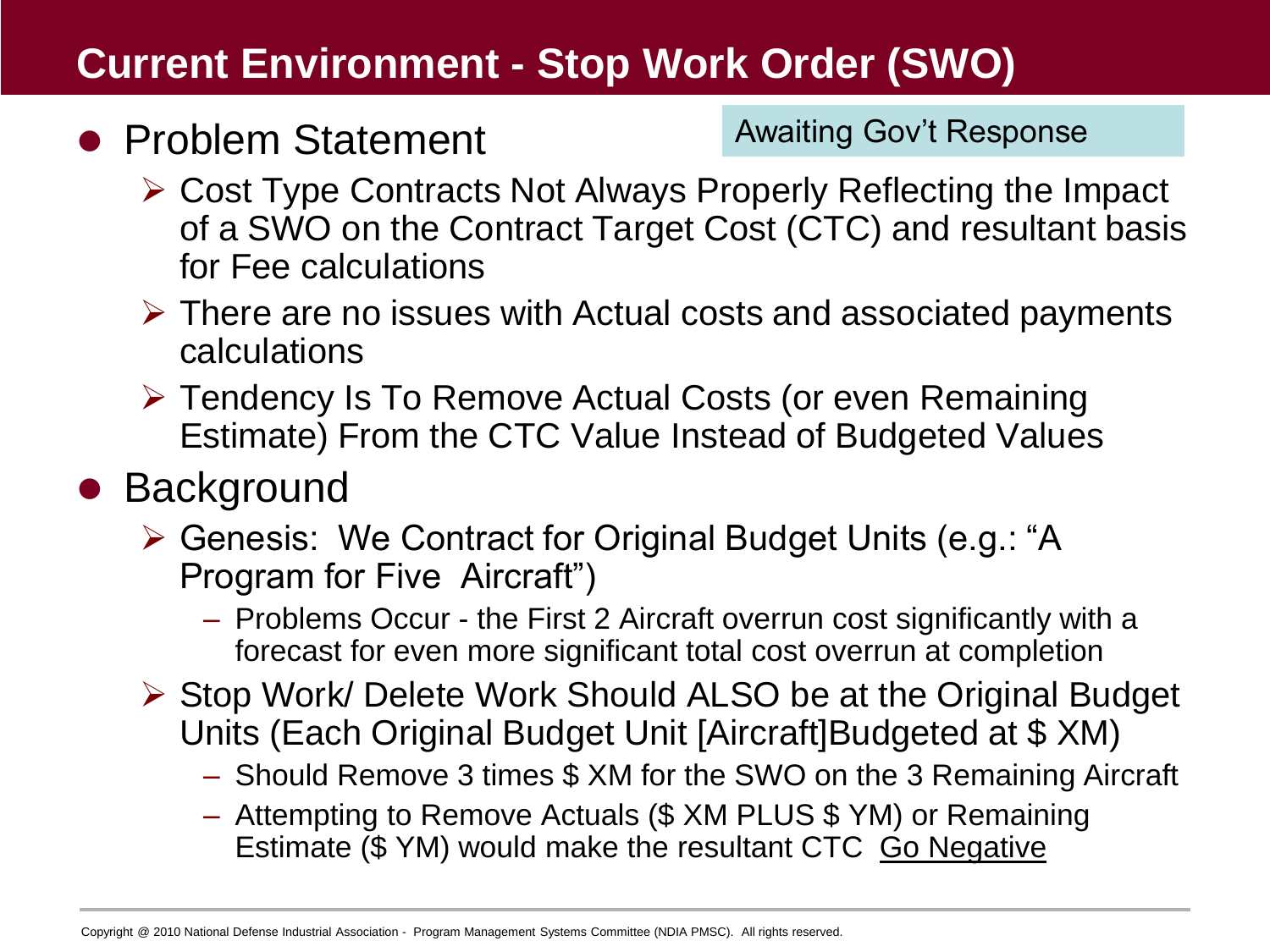#### **Current Environment – New DCMA CAR Process**

### • Problem Statement

- DCMA released a Corrective Action Process Instruction 12/10/12 that indicates Prime Contractors will receive CARs for Subcontractors
- $\triangleright$  Various companies addressing this
- $\triangleright$  PMSC is reviewing and will determine action appropriate for this committee

Check the DCMA website under Quality Assurance, Corrective Action Process: http://www.dcma.mil/policy/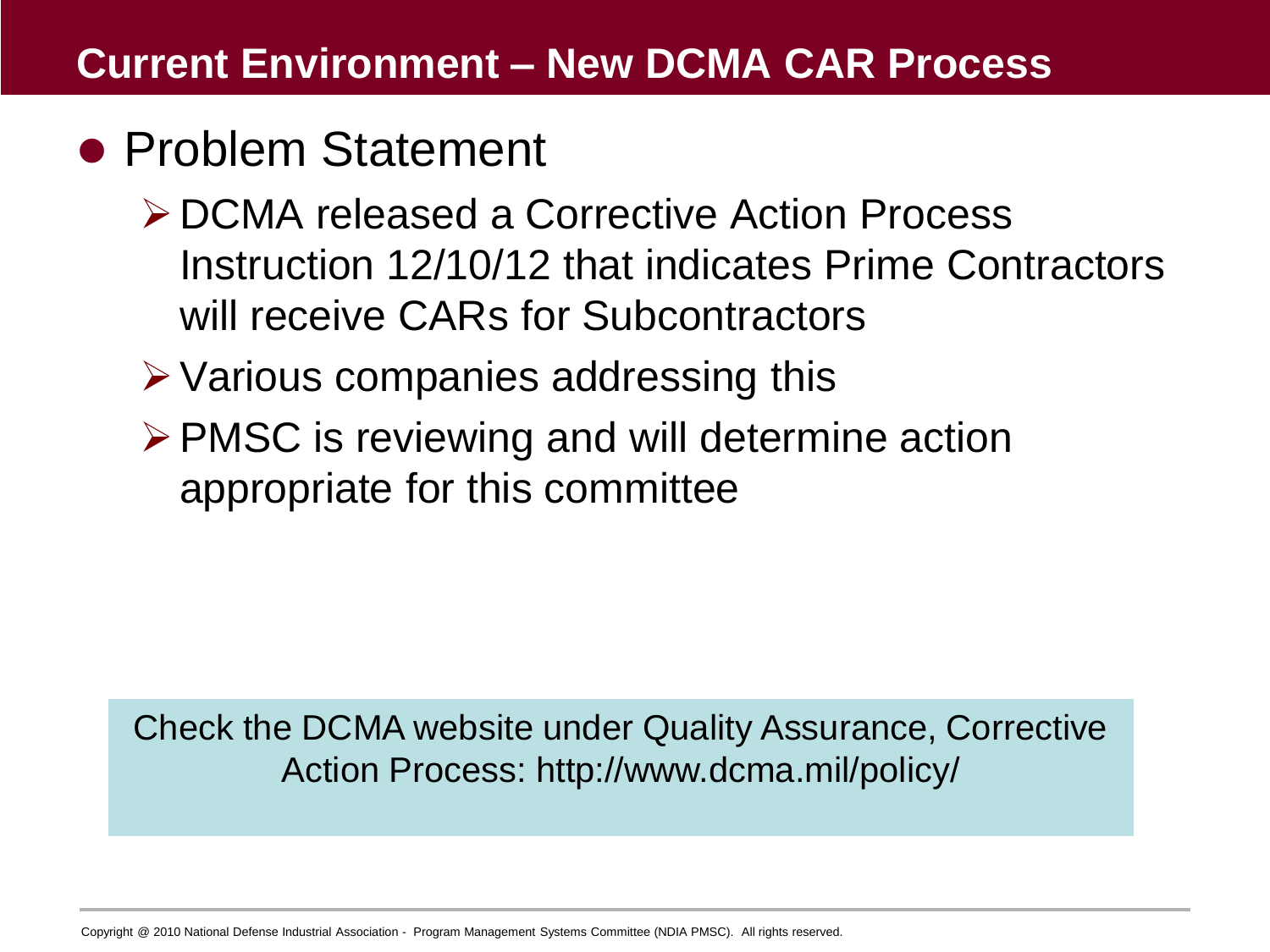### **Industry Perception of the Current State of EVMS**

#### **Summary**

*PMSC is working collaboratively with Government agencies to insure effective Integrated Program Management Processes are implemented efficiently in a time of fiscal constraint…*

- Government scrutiny is increasing (OSD and the Civilian Agencies).
- **I.** Industry and Government must work together to achieve consensus on common challenges.
- Items to Consider:
	- Are you properly organizationally aligned and staffed to respond to these changes?
	- Are your Program Managers and Senior Functional Managers aware of the current Government procurement landscape and the associated impacts?
	- Does your company adequately utilize EVMS data in the management of its programs?
	- Is your current self-governance process adequate?